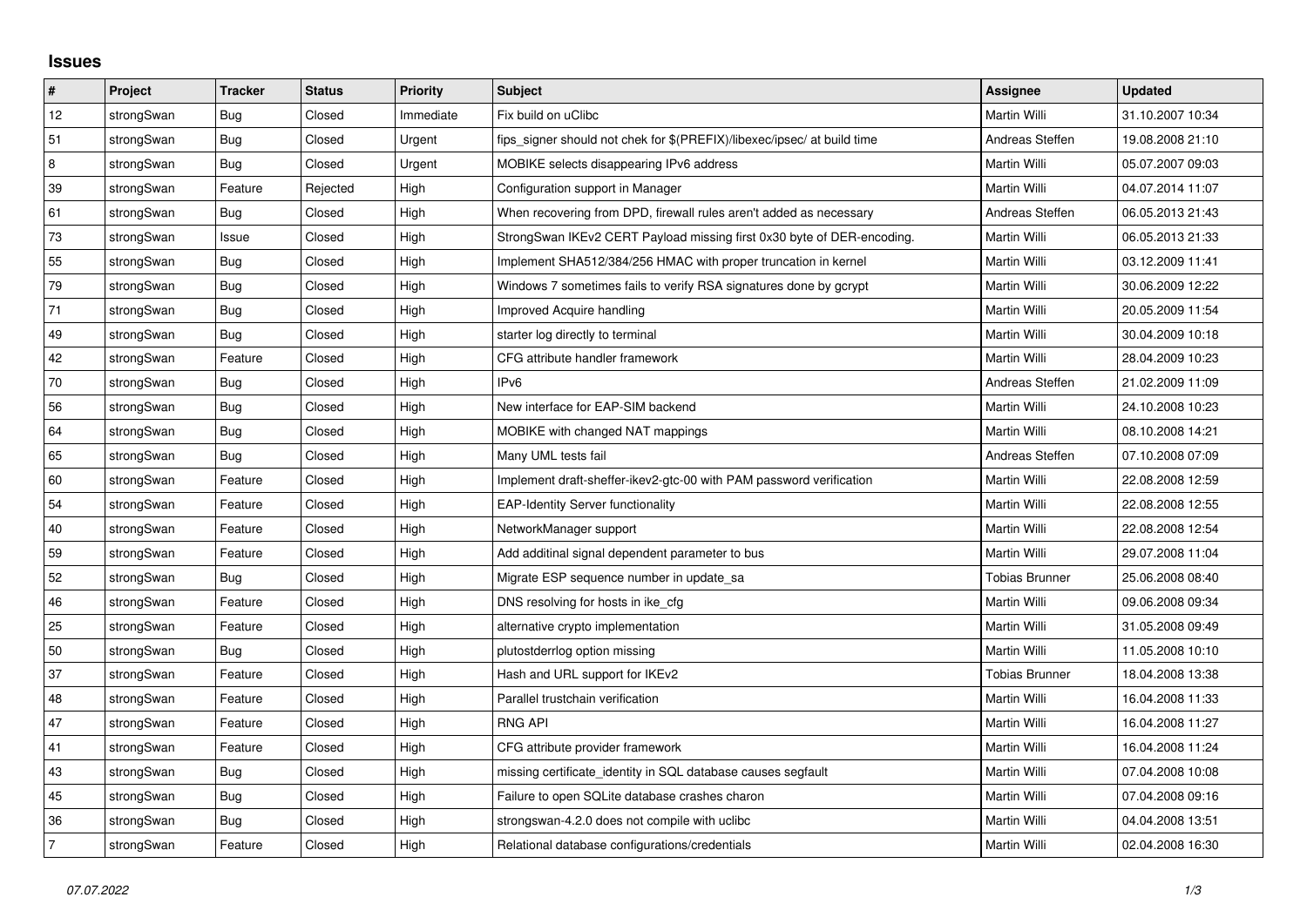| #              | Project    | <b>Tracker</b> | <b>Status</b> | <b>Priority</b> | <b>Subject</b>                                                              | Assignee            | <b>Updated</b>   |
|----------------|------------|----------------|---------------|-----------------|-----------------------------------------------------------------------------|---------------------|------------------|
| 30             | strongSwan | Feature        | Closed        | High            | Certificate caching                                                         | Martin Willi        | 02.04.2008 14:50 |
| 35             | strongSwan | Bug            | Closed        | High            | ikev2/ocsp-no-signer-cert scenario segfaults                                | Martin Willi        | 02.04.2008 09:45 |
| 34             | strongSwan | Bug            | Closed        | High            | ikev2/multi-level-ca-loop segfaults                                         | Martin Willi        | 31.03.2008 09:19 |
| 26             | strongSwan | Bug            | Closed        | High            | Port all tools to new crypto/credential APIs                                | <b>Martin Willi</b> | 21.03.2008 18:04 |
| 33             | strongSwan | Bug            | Closed        | High            | ikev2/crl-revoked scenario broken                                           | <b>Martin Willi</b> | 19.03.2008 19:02 |
| 31             | strongSwan | Bug            | Closed        | High            | ikev2/rw-eap-aka-rsa scenario fails                                         | Martin Willi        | 19.03.2008 15:25 |
| 32             | strongSwan | <b>Bug</b>     | Closed        | High            | ikev2/rw-no-idr scenario fails                                              | Martin Willi        | 19.03.2008 11:13 |
| 22             | strongSwan | Feature        | Closed        | High            | OCSP support                                                                | Martin Willi        | 10.03.2008 18:41 |
| 21             | strongSwan | Feature        | Closed        | High            | CRL support                                                                 | Martin Willi        | 10.03.2008 18:40 |
| 24             | strongSwan | Feature        | Closed        | High            | Update doxygen documentation                                                | <b>Martin Willi</b> | 22.02.2008 16:07 |
| 27             | strongSwan | Feature        | Closed        | High            | Create a database API                                                       | Martin Willi        | 19.02.2008 15:16 |
| 20             | strongSwan | Feature        | Closed        | High            | Pluggable fetcher plugins                                                   | Martin Willi        | 18.02.2008 09:58 |
| 16             | strongSwan | Feature        | Closed        | High            | Generic plugin architecture                                                 | <b>Martin Willi</b> | 15.02.2008 09:37 |
| 13             | strongSwan | Feature        | Closed        | High            | Implement a modular credential framework                                    | Martin Willi        | 15.02.2008 09:36 |
| 17             | strongSwan | Feature        | Closed        | High            | Pluggable crypto modules                                                    | <b>Martin Willi</b> | 15.02.2008 09:36 |
| 19             | strongSwan | Feature        | Closed        | High            | Include EAP-MD5 into trunk                                                  | Martin Willi        | 13.12.2007 09:48 |
| 18             | strongSwan | Feature        | Closed        | High            | Merge EAP-AKA module into trunk                                             | Martin Willi        | 13.12.2007 09:47 |
| 15             | strongSwan | Feature        | Closed        | High            | Implement rauthentication using RFC4478                                     | Martin Willi        | 30.11.2007 14:55 |
| 14             | strongSwan | Feature        | Closed        | High            | Initiate/Terminate IKE_SAs                                                  | Martin Willi        | 13.11.2007 14:04 |
| 6              | strongSwan | Feature        | Closed        | High            | XML based configuration interface: Control                                  | Martin Willi        | 13.11.2007 14:04 |
| $\overline{2}$ | strongSwan | Feature        | Closed        | High            | Complete MOBIKE support                                                     | Martin Willi        | 31.10.2007 10:30 |
| 11             | strongSwan | <b>Bug</b>     | Closed        | High            | Show IKE_SA status overview                                                 | Martin Willi        | 31.10.2007 10:29 |
| 10             | strongSwan | Bug            | Closed        | High            | distribution cannot be built because logout.cs template is missing in trunk | Martin Willi        | 18.09.2007 07:43 |
| 5              | strongSwan | Feature        | Closed        | High            | XML based configuration interface: Status query                             | Martin Willi        | 07.08.2007 08:49 |
| $\overline{4}$ | strongSwan | Feature        | Closed        | High            | XML based configuration interface: Infrastructure                           | Martin Willi        | 02.07.2007 16:30 |
| $\vert$ 1      | strongSwan | Feature        | Closed        | High            | Partial MOBIKE implementation                                               | <b>Martin Willi</b> | 02.07.2007 16:14 |
| 3              | strongSwan | Feature        | Closed        | High            | refactoring of thread management                                            | Martin Willi        | 29.06.2007 14:49 |
| 57             | strongSwan | Feature        | Closed        | Normal          | new pluto connection option: verify_identifier                              | Andreas Steffen     | 25.07.2013 10:07 |
| 68             | strongSwan | Issue          | Closed        | Normal          | ipsec pool - unknown IPSec command                                          | Martin Willi        | 06.05.2013 21:35 |
| 214            | strongSwan | Bug            | Closed        | Normal          | OS X lacks sem_timedwait                                                    | Martin Willi        | 20.08.2012 17:22 |
| 128            | strongSwan | Feature        | Closed        | Normal          | Plugin dependencies                                                         | Martin Willi        | 06.02.2012 10:51 |
| 129            | strongSwan | Feature        | Assigned      | Normal          | Relations between ike/child/peer cfg                                        | Martin Willi        | 06.02.2012 10:50 |
| 100            | strongSwan | Feature        | Closed        | Normal          | Derive traffic selectors from authentication process                        | Martin Willi        | 23.07.2010 16:53 |